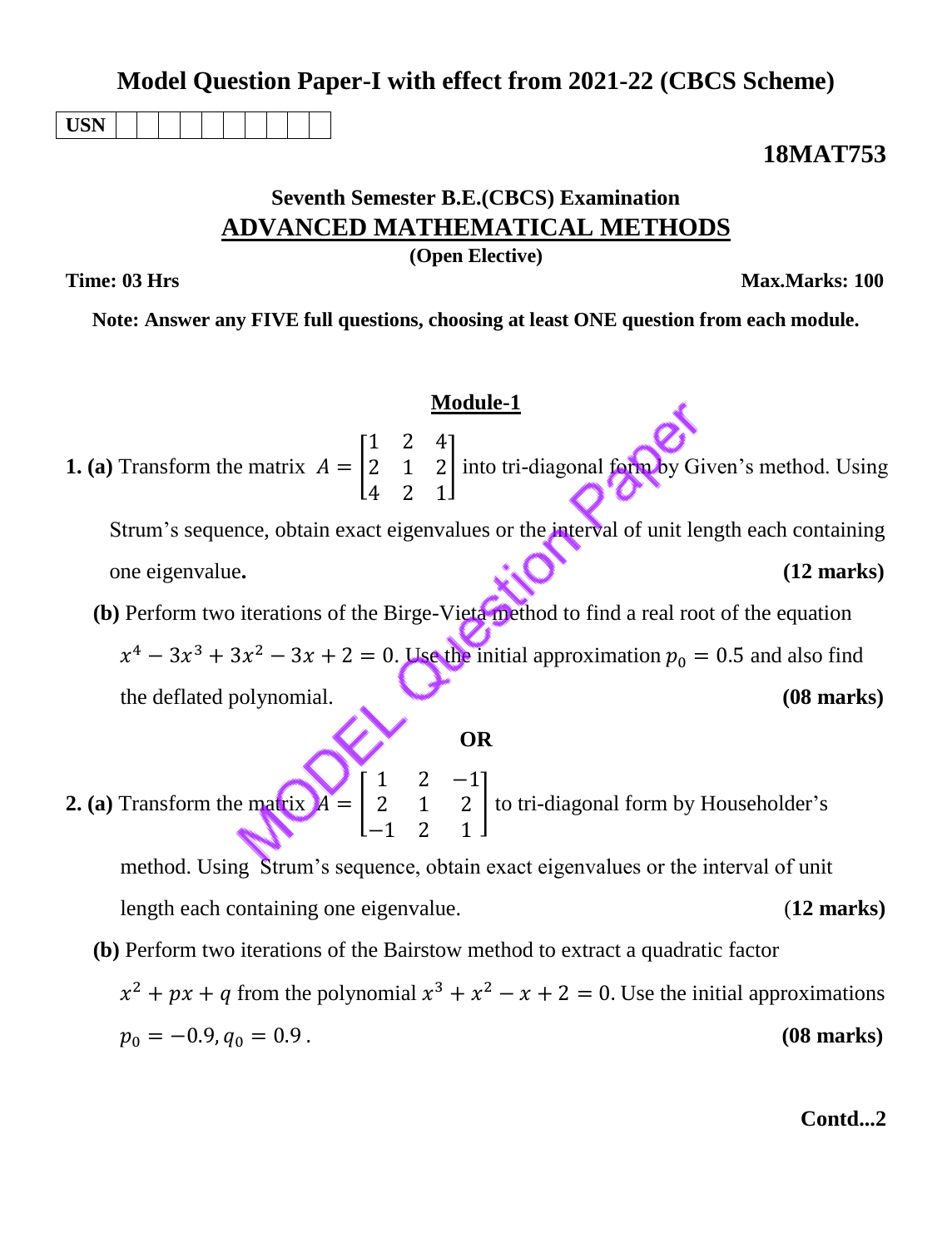# **Module-2**

**3. a)** Solve the Laplace equation  $u_{xx} + u_{yy} = 0$  for the following mesh with boundary



**b**) Use the Crank-Nicolson scheme to solve the heat equation problem 2 2  $u \partial^2 u$ *t x*  $\frac{\partial u}{\partial t} = \frac{\partial^2 u}{\partial x^2}$  $\partial t$   $\partial x$ with the

conditions:  $u(x, 0) = \sin x, 0 \le x \le \pi$ ,  $u(0,t) = 0 = u(\pi, t), t > 0$ . (10 marks)

## **Contd...3**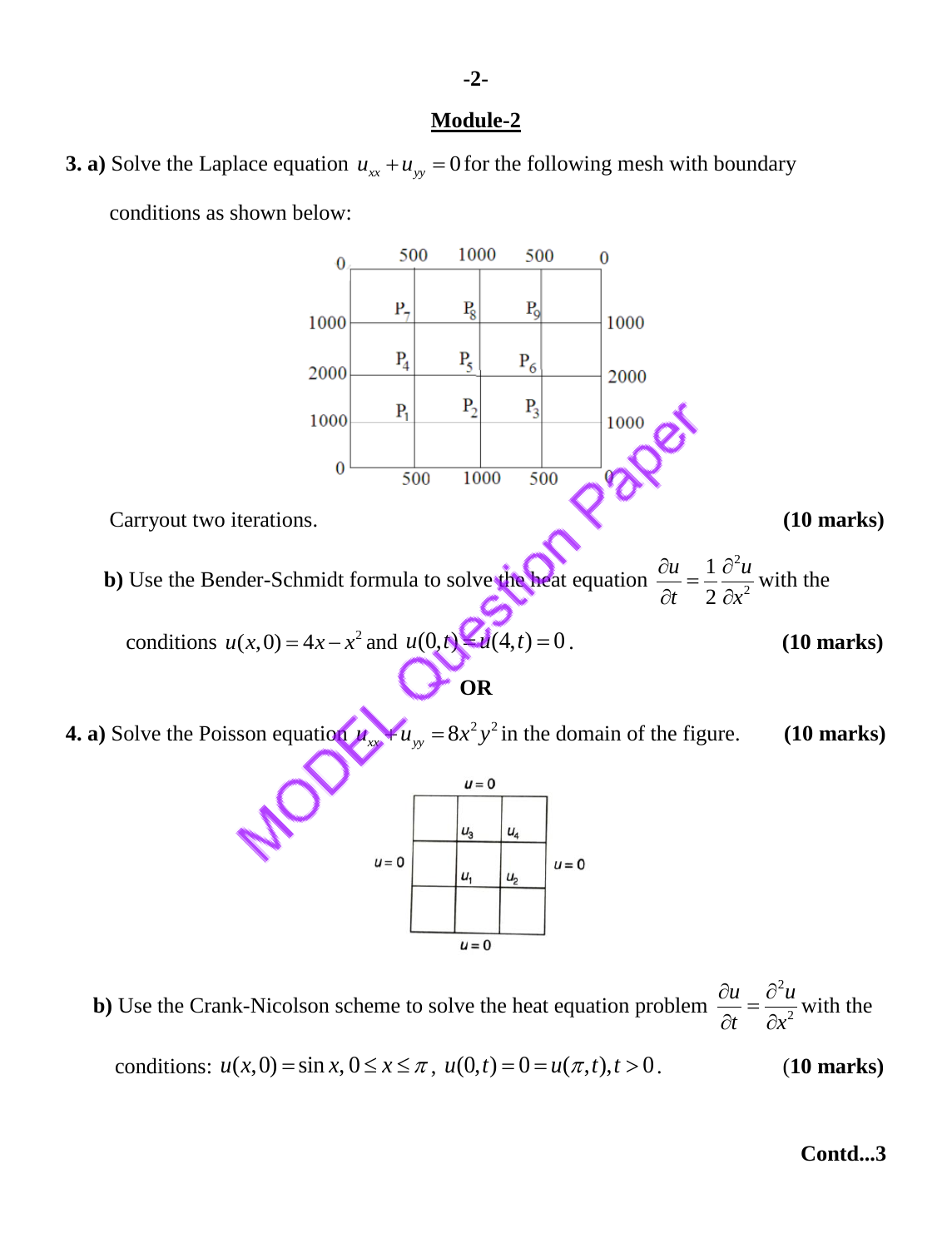## **Module-3**

**5. a)** Find the Taylor's expansion of  $f(z) = \frac{2z^3}{z^2}$  $\frac{12}{z^2+z}$  in the region  $z = i$ . (**06 marks**)

**b)** Evaluate 
$$
\oint \frac{\sin \pi z^2 + \cos \pi z^2}{(z-1)^2 (z-2)} dz
$$
, where C is the circle  $|z| = 3$  (07 marks)

c) Evaluate 
$$
\int_{0}^{\infty} \frac{\cos ax}{x^2 + 1} dx
$$
 by using contour integration. (07 marks)

## **OR**

**6. a)** Find the Laurent's expansion of  $f(z) = \frac{7}{z(z)}$  $\frac{z^{2}-2}{z(z+1)(z-2)}$  about the point  $1 < z + 1 < 3$ .

 **(06 marks)**

**b)** Evaluate 
$$
\oint \frac{3z^2+2}{(z-1)(z^2+9)} dz
$$
, where C is the circle  $|z-2| = 2$  (07 marks)

c)Show that 
$$
\int_{0}^{\infty} \frac{x^{p-1}}{1+x} dx = \frac{\pi}{\sin px}, 0 < p < 1
$$
 using contour integration. (07 marks)

# **Module-4**

**7. a)** Measurements on the length of a copper wire were taken in 2 experiments A and B as under:

| $A$ 's       | ЮF   | 11.86 | 12.13           | $12.44$   12.78 |       | 1.90  | 2.47 |
|--------------|------|-------|-----------------|-----------------|-------|-------|------|
| measurements |      |       |                 |                 |       |       |      |
| B's          | 2.46 | 12.34 | $12.22$   11.98 |                 | 12.46 | .2.06 |      |
| measurements |      |       |                 |                 |       |       |      |

Test whether B's measurements are more accurate than A's at 5% level of significance.

(The readings taken in both cases being unbiased) (**10 marks)**

 **b)** Set up an analysis of variance (ANOVA) table for the following per acre production data for three varieties of wheat each grown on four plots (See page 4) and state if the

variety differences are significant at 5% level of significance: (**10 marks)**

**Contd...4**

### **-3-**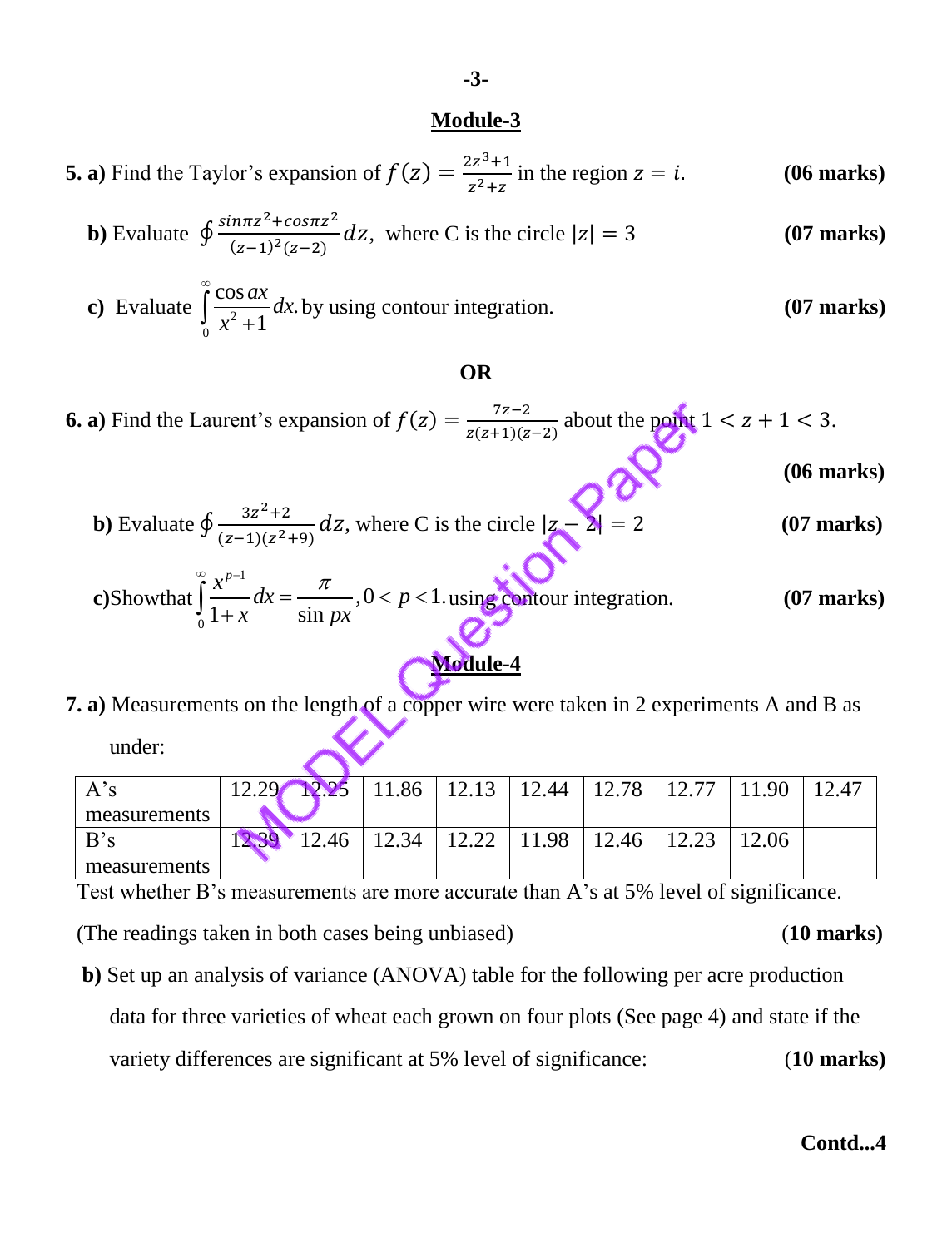|              | Per acre production |  |  |  |  |  |
|--------------|---------------------|--|--|--|--|--|
| Plot of land | Variety of Wheat    |  |  |  |  |  |
|              |                     |  |  |  |  |  |
|              |                     |  |  |  |  |  |
|              |                     |  |  |  |  |  |
|              |                     |  |  |  |  |  |
|              |                     |  |  |  |  |  |

# **OR**

**8. a)** From the following data test whether the two samples, drawn from two normal

populations have the same variance at 5% level of significance: (**10 marks)**

|                                                                       | `ample<br>ື | 60<br>υJ |                          | $\prime$ 1        | ╰      | $\Omega$<br>◡▵ | o.     | $\Omega$<br>$\mathbf{\mathsf{v}}$ |                            |
|-----------------------------------------------------------------------|-------------|----------|--------------------------|-------------------|--------|----------------|--------|-----------------------------------|----------------------------|
| Sample<br>86<br>ხხ<br>0 <sub>1</sub><br>∪<br>$\sigma$<br>ັບ<br>"<br>J | -           |          | $\overline{\phantom{a}}$ | $\Omega$ $\Gamma$ | $\neg$ |                | $\sim$ |                                   | $\overline{O}$<br>$\infty$ |

 **b)** The three drying techniques for curing a glue were studied and the following times

were observed:

| Formula A |  |  |  |
|-----------|--|--|--|
| Formula B |  |  |  |
| Formula C |  |  |  |

Test the hypothesis that the average times for the three formulae are same at 1% level

of significance. (**10 marks)**

# **Module-5**

**9. a)** Find the unique fixed probability vector for the regular stochastic matrix: **(06 marks)**

$$
A = \begin{bmatrix} 0 & 1 & 0 \\ \frac{1}{6} & \frac{1}{2} & \frac{1}{3} \\ 0 & \frac{2}{3} & \frac{1}{3} \end{bmatrix}
$$

 **b)** Three boys, A, B, and C are throwing a ball to each other. A always throws the ball to B and B always throws the ball to C. But C is just as likely to throw the ball to B as to A. If C was the first person to throw the ball, find the probability A has the ball for the fourth throw. (**07 marks)** 

**Contd...5**